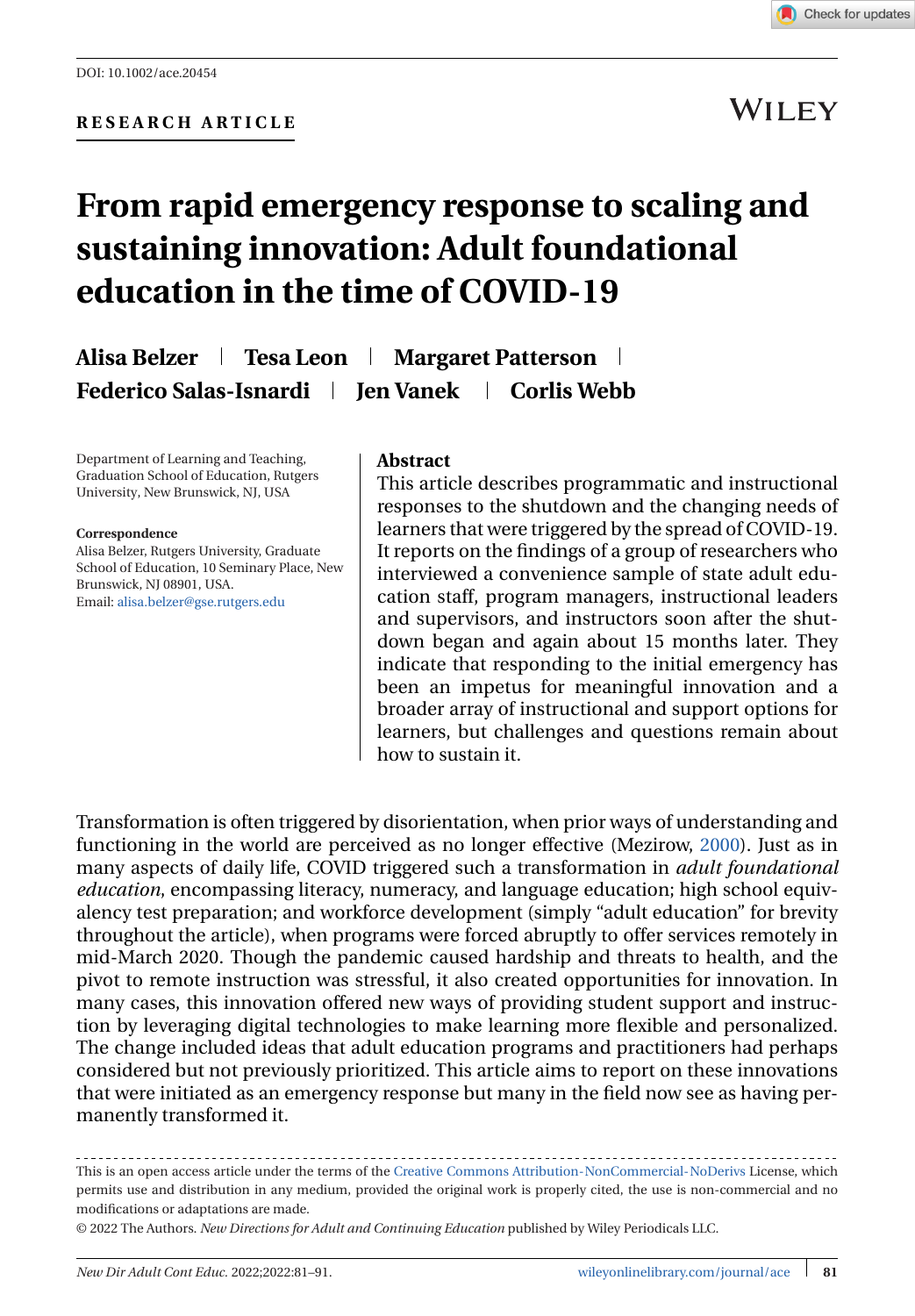## **SETTING THE STAGE—DIGITAL LEARNING IN ADULT EDUCATION BEFORE COVID**

The benefits of leveraging technology to extend and personalize learning have been documented in adult education programs (Rosin et al., [2017;](#page-9-0) Vanek & Harris, [2020;](#page-9-0) Vanek et al., [2019\)](#page-9-0), and the linkage between literacy levels and digital problem solving has also been acknowledged (OECD, [2015\)](#page-9-0). Yet, prior to the pandemic, many programs struggled to implement distance learning—that is, learning outside of a centralized, physical space designated for educational purposes—using digital formats. This was due to constraints on funding, inadequate staff expertise, apparent low learner interest, and the inertia of policy and process that often shape adult education programming. This struggle is evident in federal data on participation in distance education (e.g., NRS, n.d.; Table 4C) where, between 2016 and 2019, the number of learners held at just under four%. However small the participation in this format, it was effective; distance learners, that is learners reported in federal data as learning mostly asynchronously and online, performed either as well or better than nondistance learners [\(National Reporting System for Adult Education,](#page-8-0) *n.d.*; Vanek, [2022\)](#page-9-0).

Low implementation of digital learning opportunities was also evidenced in survey responses collected from 773 adult educators, tutors, and program administrators between late May and early June 2020 (approximately 10 weeks after in-class instruction was suspended across the United States). As Belzer et al. [\(2020\)](#page-8-0) reported, most of the survey respondents, administrators, and adult educators alike had been working in programs not previously offering distance education. Furthermore, the vast majority of adult educators (including those working in programs where distance education was offered) had neither previously taught in a distance education setting nor had prior training to do so (Vanek, [2022\)](#page-9-0).

## **DIGITAL LEARNING DURING THE PANDEMIC**

The pandemic has served as a laboratory that has tested, and, really, pushed the capacity of adult education practitioners and learners to engage in instruction and learning through digital technologies. Promising practices have been identified through early descriptive research (Belzer et al., [2020;](#page-8-0) Vanek & Goumas, [2021;](#page-9-0) Vanek et al., [2021\)](#page-9-0). Since the onset of the pandemic, practitioners and administrators have noted that these new ways of teaching and learning through technology have reshaped administrative practices, instructional routines, and go-to resources such that "going back to the teaching that existed before the pandemic would likely cause even more disruption" (Vanek & Goumas, [2021,](#page-9-0) p. 11). This drastic, accelerated need to learn about and adopt digital technologies has resulted in a widespread transformation in adult education programs across the United States. In what follows, we highlight the range of emergency responses that emerged in the early days of the shutdown, describe how the disorientation with the shutdown led to transformation, and conclude by outlining what may be needed to support, strengthen, and sustain these changes over time.

## **RESPONSIVE CHANGE: RISING QUICKLY TO THE DEMANDS OF THE MOMENT, MAY AND JUNE 2020**

Although some programs simply shut down operations as COVID began to spread rapidly in the United States, most took a few days or a few weeks to quickly retool in order to offer "emergency remote teaching" (Hodges et al, [2020\)](#page-8-0). Beginning in late April and concluding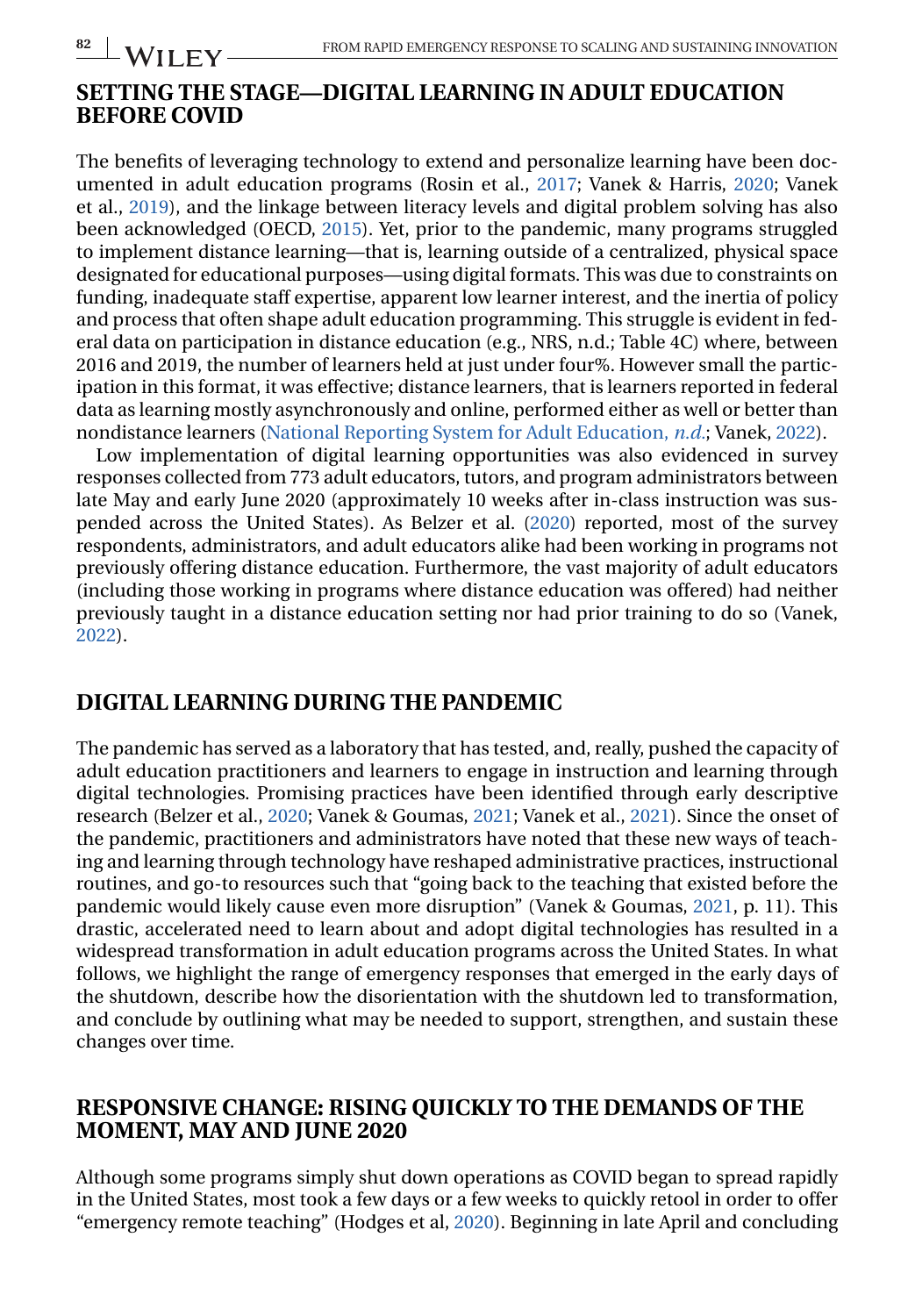in late May 2020, a group of 14 adult education researchers and practitioner-leaders fanned out (virtually) across the country to determine what this looked like. They conducted 49 interviews with state adult education directors, program managers, instructional support staff, and adult educators from 20 states. This section draws on an analysis of that data collected along with survey data collected from 773 adult educators, tutors, and program administrators in May and June of 2020 (Belzer et al., [2020\)](#page-8-0). They indicated that, while the responsive change presented many challenges, benefits and opportunities were also evident. Most of the interview participants saw moving to remote instruction as something that should have been widely available well before the shutdown and anticipated it continuing, at least in some way, after the emergency passed and learners could safely return to classrooms.

Belzer et al. [\(2020\)](#page-8-0) report that 97% of the participating programs were found to have instituted some form of online learning in their programs, while 70% of participating adult educators instituted remote learning in all their programming. Programs used digital and nondigital resources and synchronous and asynchronous learning strategies to continue to address differing learner needs as best as they could. Services were offered using any online tool they could get their hands on and learn to use quickly; they reached out to learners by phone, text, and email to let them know the program would be operational and got started as quickly as possible. Where online learning was not possible, programs used mail or delivered paper packets of instructional materials. When it came to staying connected with learners, programs were inventive in every way imaginable, using whatever combination of old and new technologies was necessary including anything from mail and telephones, to texting apps and shared photos, to online learning platforms and video meeting tools.

## **Impact on adult educators**

Adult educators quickly learned new teaching strategies, acquired and learned how to use new digital instructional tools, adjusted teaching based on learner feedback, and responded to ongoing policy clarifications. While many programs went all in on remote learning very quickly, others implemented it in phases making it a little easier for adult educators to manage and acquire new skills. Adult educators accessed what was reported as abundant professional development (PD) offerings to increase their digital teaching skills, but they were on a very steep learning curve. However, whatever the approach, adult educators generally reported being overworked and stressed. Additionally, they were challenged by boundary issues when working from home, especially if they also had children participating in distance education. Feelings of isolation and emotional fatigue were common among respondents. Yet, some adult educators felt energized as they gained new skills, rethought their practices through a new lens, and connected with learners in new ways.

## **The challenge of digital access**

Practitioners and learners faced many obstacles in making the shift to remote teaching. Perhaps the most daunting was accessing and using digital technology. Unfortunately, most learners and many adult educators were on the "wrong side" of the digital divide, meaning they lacked digital literacy skills and access to hardware, software, and broadband. Interviewees did see that the convenience of remote teaching gave access to some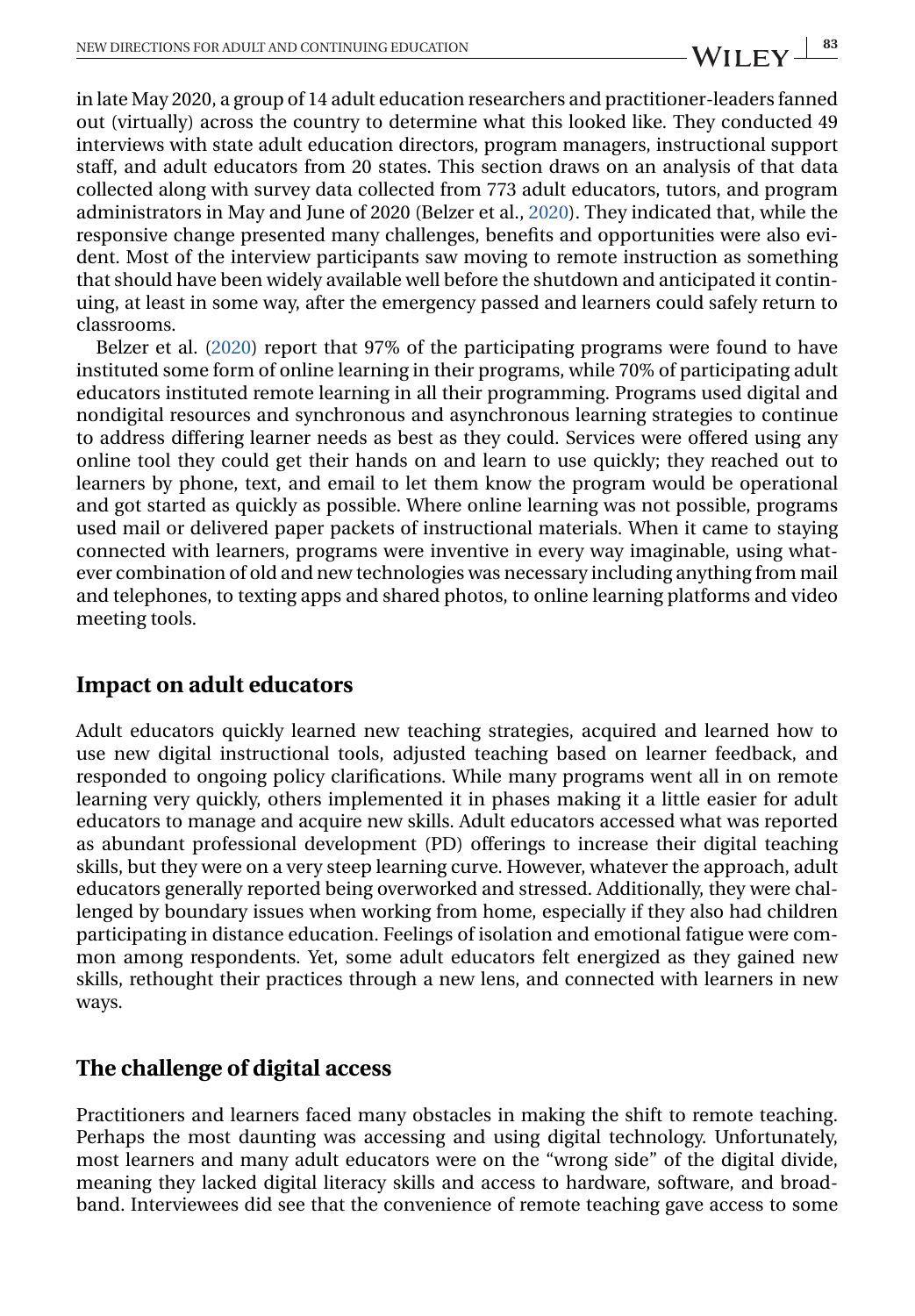learners who had not previously been able to participate, many of whom seemed to flourish in the remote environment. However, they also saw learners struggling to learn remotely, in many cases with only a phone; very few programs were at first able to lend out devices. The struggles to deal with hardware and software issues were widespread. Programs drew on IT support wherever they could find it—for example, from the local school districts and community colleges where they were housed or from in-house self-taught experts—to help. Many adult educators were the IT support for learners. When there was no help available, program administrators and adult educators had to fend for themselves. Some found creative solutions for providing access to broadband. For example, in one case, because local school buses had hot spots, a program utilized the bus parking lots. Program staff also helped learners connect with providers who were offering free or inexpensive access during the early days of the pandemic.

## **Overcoming barriers to learning and administrative challenges**

Learners in adult education programs also faced enormous financial, emotional, and physical challenges as the shutdown took hold. Some worked many hours more, some lost their jobs, most had to contend with children doing school at home, and many were sick or taking care of sick family members. Programs responded by stepping up the support they offered. Adult education staff used a range of technologies to go to extraordinary lengths, well beyond anything they had ever done before, to reach out to learners to offer emotional support, break down isolation, and provide information on social service resources such as food banks, emergency supplies, unemployment services, and mental health assistance. Because of this, interviewees reported that adult education became important to learners in new ways. Yet, despite the extraordinary efforts among adult educators and administrators, some barriers simply could not be overcome. Enrolment plummeted, with estimates ranging from 30% to 60% decreases, as learners made clear that they were either unable or unwilling to take part in remote instruction.

In addition to the many challenges of meeting learners' needs after suddenly shifting to remote instruction, there were administrative issues to contend with as well. One of the most pressing was the need to administer required initial assessments which had not been designed for remote use; even when they were, learners generally lacked the capacity to complete tests this way. Consequently, many programs stopped enroling new learners, while others created their own assessments so that they could continue to do so. At the time Belzer et al. [\(2020\)](#page-8-0) published their findings, test publishers were in the process of developing procedures for remote administration that would become available in the coming months. Being able to assess incoming learners would allow programs to support recruitment, intake, and orientation efforts throughout the pandemic, but there were many questions about how this would work. Programs also adjusted funding allocations and found new sources to provide more support for classes, PD, and team-teaching opportunities for practitioners, regular contact with learners, and new services including distribution of food and emergency supplies (e.g., diapers and toiletries), and a frequently updated program webpage listing community resources and health and safety tips. They were doing their best to respond to ever-changing conditions, but administrators had many policy-related questions that emerged in the pivot to remote learning, which focused on meeting federal and/or state guidelines for use of funds and expectations for reporting enrolment and learner outcomes established prior to COVID and not yet adjusted to conditions on the ground.

Even as interviewees dealt with overwhelming change and ongoing uncertainty, they noted silver linings in the midst of crises. For example, program administrators and adult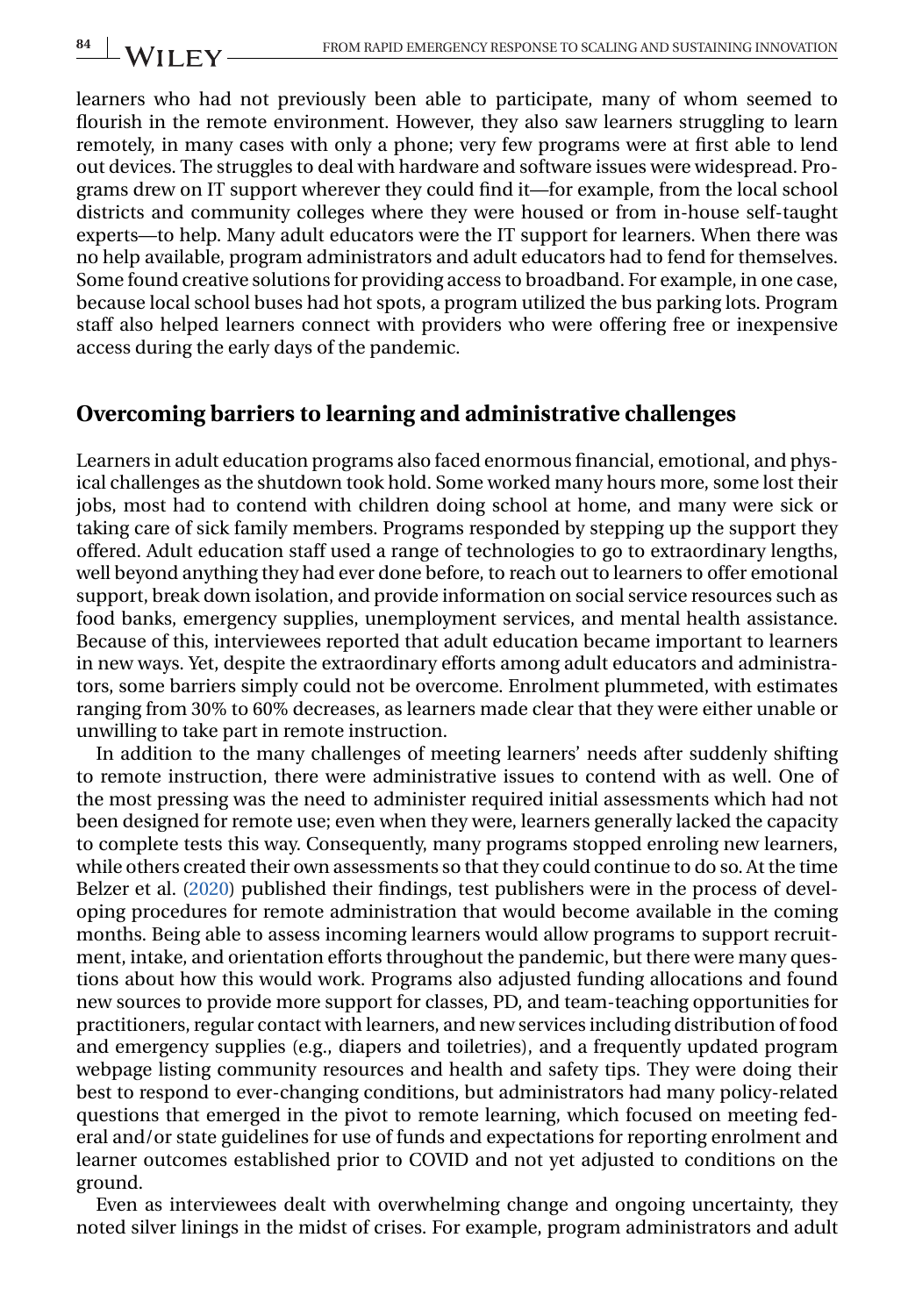educators talked about the good that came from being "forced" to move program services online. They saw that going online enabled learners to participate who could not before due, for example, to transportation or childcare issues. Some learners who had struggled with in-person learning "blossomed" in online instruction. Many program administrators and adult educators described a spirit of cooperation and camaraderie as well as an impressive level of creativity, adaptability, and resilience among staff. Administrators observed learner buy-in and even enthusiasm for connecting with adult educators and peers in an online environment. While they themselves had had to do it too, adult educators especially praised learners for going outside their comfort zone to embrace the relevance of online learning. State directors foresaw a changing landscape that could permanently provide online learning options not thought possible before.

The shutdown in the early days of the pandemic was definitely a disorienting dilemma that had the potential to initiate a collective transformation in adult education. Suddenly much of what had been considered normal instructional practice and programmatic structure and functioning was upended. Certainly, some practitioners struggled with new ways of working and quit their jobs, but most worked tirelessly to change almost everything about how they did their work, how they thought about teaching, learning, program management, and how they understood and responded to their learners' needs.

#### **EVOLVING FROM EMERGENCY RESPONSE TO SUSTAINED INNOVATION, JULY–NOVEMBER 2021**

About a year after our first round of interviews in the summer and fall of 2021, adult education researchers and practitioner-leaders conducted interviews with many of the original interviewees. They were recontacted to see what had happened in their states, programs, and classrooms during the intervening year as the country settled into ongoing waves of COVID surges, constantly changing conditions related to program operating status, policy updates, and the (often elusive) "new normal." Interviews with 22 respondents from 10 states were conducted. Interview data showed that the manner in which programs were more recently offering services (fully remote, in-person, or hybrid) varied depending on when the interview was conducted and where the program was located. The situation was still fluid given the dynamic nature of the virus and differing views on social distancing depending on state and local mandates. However, at the time we are writing this article, and now, several months after this second round of interviews, remote teaching now seems firmly entrenched in adult education.

By the time we conducted these interviews, many program administrators and instructional staff seemed to have experienced a transformative learning experience. This is defined, in short, as permanently changed understandings and interpretations of experience and new ways of acting triggered by a no-longer adequate framework for making sense of and operating in one's context (Mezirow, [2000\)](#page-8-0). While they may not have followed the transformational process exactly as described by Mezirow [\(2000\)](#page-8-0), they did seem to engage, in a very compressed way, in many of the transformative activities he describes. These included a shared recognition that business as usual was no longer possible; exploring new actions, roles, and responsibilities; planning a course of action; acquiring new skills; and provisionally trying out new practices and new ways of being a professional in the field.

Even in cases where programs had returned to in-person classes, they all continued to offer online and hybrid options. They had also adjusted their assessment and intake procedures. Because of the difficulty, inefficiency, and expense of conducting remote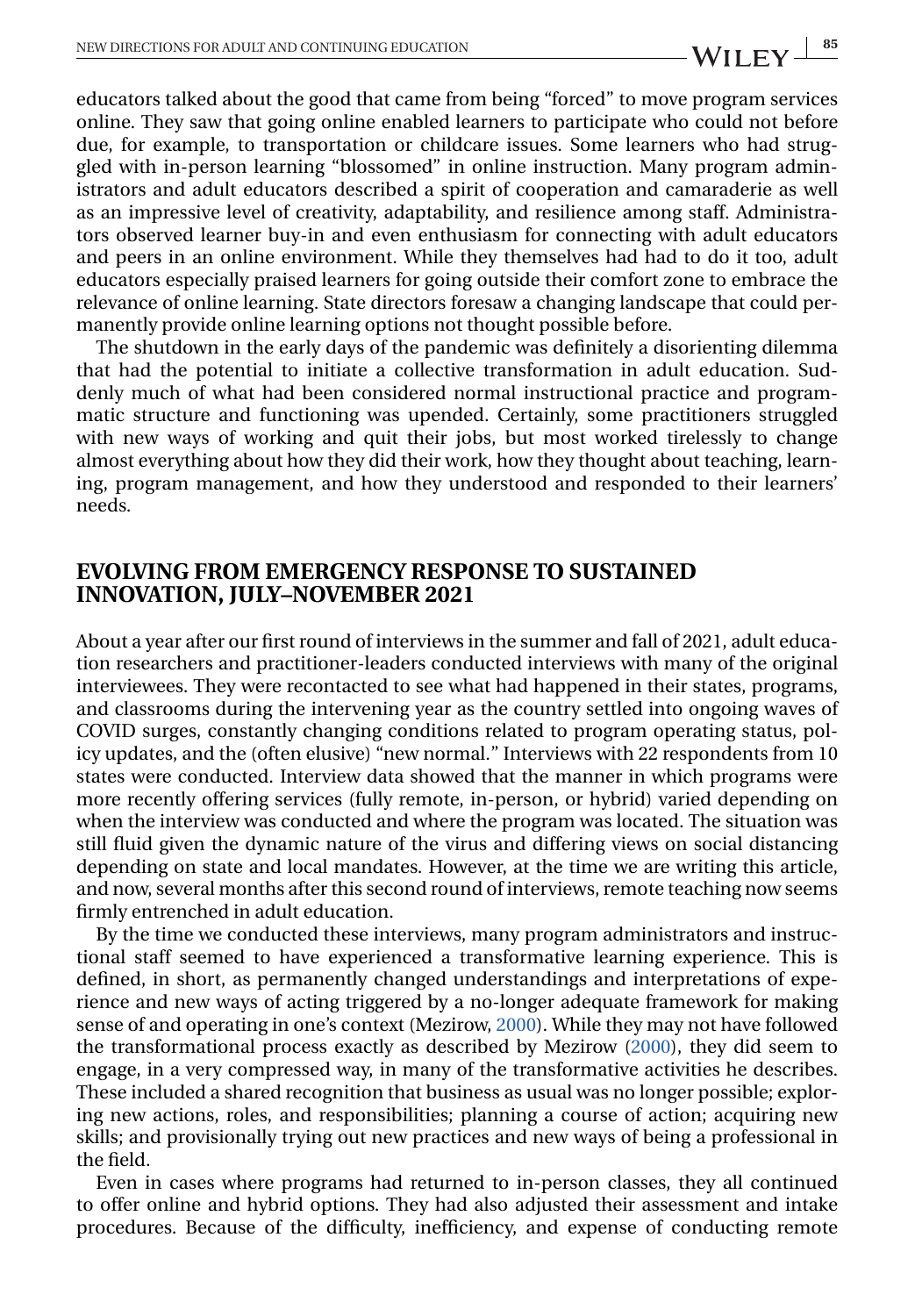assessment, which became available a few months into the shutdown, many programs that were still functioning primarily remotely asked learners to come onsite for intake and/or assessment, but some had figured out how to integrate remote assessment into their intake procedures. There were several examples of credentialing programs that needed to deliver demonstration and hands-on training in person. Nonetheless, most interviewees indicated that they would continue to offer remote and hybrid options, even when they could operate entirely in person, because remote instruction offers flexibility and expanded access for learners who cannot commit to regular classroom attendance or who prefer to learn online. Interviewees acknowledged that the commitment to access and flexibility stemmed from a desire to meet learners where they are, but that this had created extra costs and administrative complications yet to be resolved.

### **Barriers, support, and enrolment**

The adult educators and administrators interviewed reported that learner participation levels were inconsistent. Not surprisingly, they continued to face many factors that challenged their capacity to participate in online classes, including those related to physical and emotional health, employment, and logistics of learning at home. Most of the challenges were COVID-related, but other contextual factors such as extreme weather also played a role.

Programs had put many additional supports in place to try to help learners initiate and maintain their enrolment. Many adult educators continued to make themselves available for hours outside of class time. Some programs hired additional staff and used texting tools to reach out to learners on a regular schedule and to provide referrals to resources and services that could help address life challenges that can interfere with learning (e.g., food insecurity, housing, and health). Learners continued to find instructional, technology, emotional, and basic needs support through their programs in ways they had not before the pandemic. In general, total enrolment was reported as still down (but not consistently), but attendance rates and learning engagement appeared to be up, and substantial progress toward learner goals was observed. It is important to note that this optimistic outlook depended on learners having access to and confidence with remote learning. Obviously, this left many learners out.

Interviewees who completed the second interview identified specific learner populations whose attendance was affected (for better or worse) by remote instruction, but those who seemed to be most affected varied by program. Rather than supporting generalizations about some populations better able than others to engage in remote instruction, the variability begs the question of whether some programs were simply better than others at connecting with and serving specific populations in this way. As programs faced a return to in-person instruction, they knew that some learners had been waiting for just that day; others only wanted remote instruction and would drop out if it did not continue. This response made it clear that programs would need to provide both options going forward if they are to maximize access for learners.

## **Mitigating the challenge of digital access**

In recognition that many learners had to depend on cell phones, lacking easier to use devices, Wi-Fi, and the digital skills necessary to participate in remote digital learning, many programs have added questions to their intake process to understand learners' needs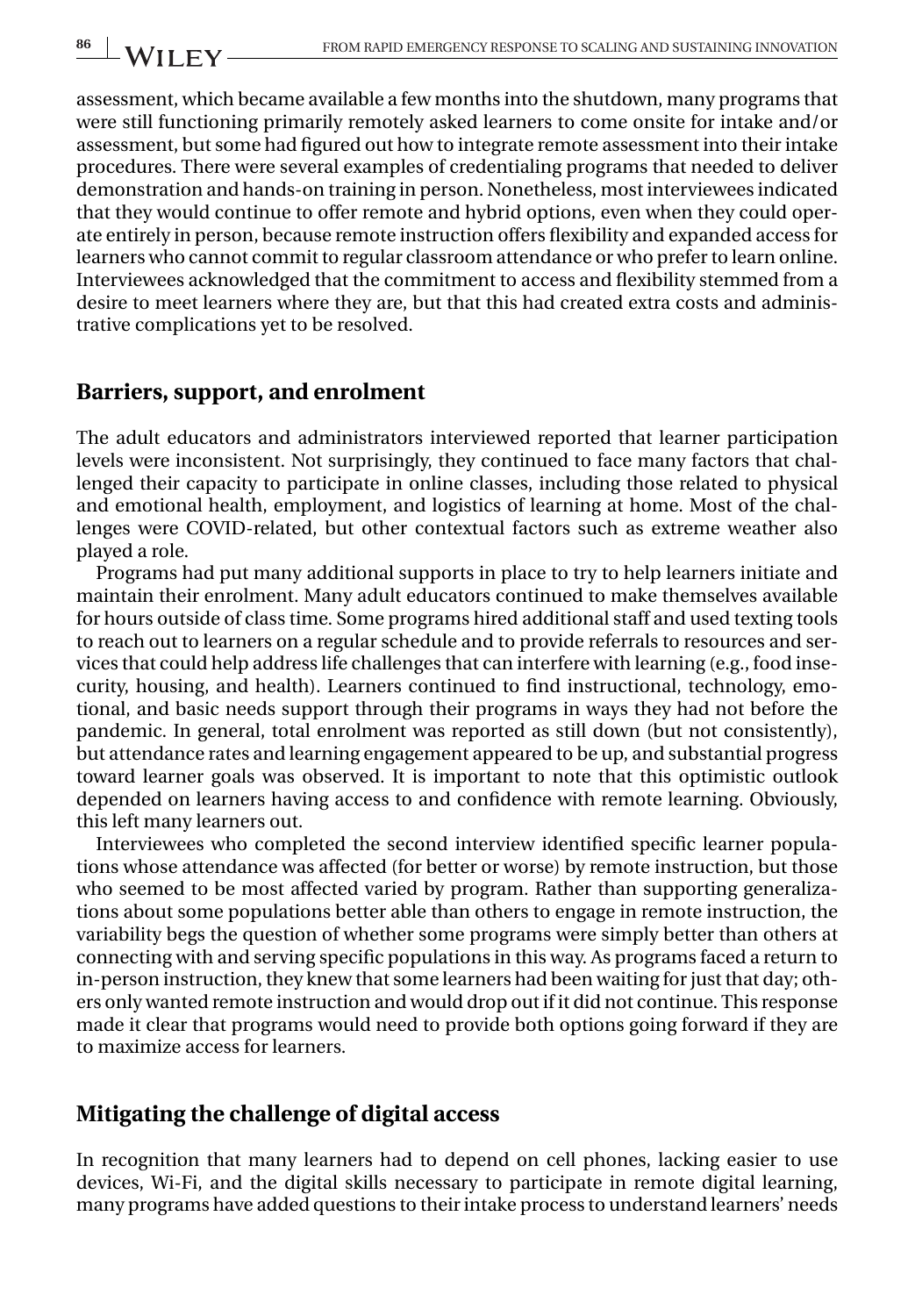in this area. Although access to devices and broadband continued to plague some programs, many indicated that they had eventually been able to use (or attain new) funds to buy and then lend out laptops, tablets, and mobile hotspots. In some locations, public hotspots were created (e.g., in parking lots or near libraries). They also took a proactive role in matching learners with opportunities to access the internet at reduced costs, an opportunity that increased over time. However, programs recognize that many learners are still dependent on smartphones for access to the internet and purposefully select technology tools that are cell phone friendly and downloadable. Other programs continued to send out or deliver instructional packets on paper. In general, programs continue to try to maximize accessibility in whatever way possible as they increasingly understand access issues for learners.

## **Impact on adult educators**

Despite exhaustion caused by increased workloads and the emotional labor and stress brought on by constant decision-making necessary in the ever-changing COVID situation, learning challenges, and making themselves especially available to learners, interviewees indicated a sense of greater competence and comfort using technology tools than they had when interviewed in the previous year. They also took pride in their learners' progress, which they felt they had been able to support in spite of very challenging circumstances. Clearly, they felt much had been gained from the affordances of teaching online. However, interviewees expressed regret about loss of the type of contact with learners that is only possible when they are in the same physical space for extended periods over weeks and months and said it was difficult to replicate that in a remote setting.

While a sense of loss was often expressed, there was also optimism, pride, and even surprise at what had been accomplished. Although they may have entered into remote teaching reluctantly, many reported feeling they were now teaching the way they should have been prior to the pandemic. Some talked about how they have rethought much of how they teach because of the affordances and challenges of remote teaching. Others stuck closely to a "translation" approach, trying to approximate in the online setting what they were doing in the in-person classroom. Yet, most seemed to feel that remote teaching had changed them.

Many adult educators reported that their skills had been honed not only by experience gained during the year since the shutdown began, but also by a plethora of PD offerings available. They also experienced increased collegiality, which encouraged sharing, peer observations, and team teaching reported to be especially impactful in their growth. They especially appreciated when PD utilized the platforms and tools they were learning to use in their classroom. Some adult educators were at the saturation point with regard to PD, but others said they felt more would be needed as they transitioned to hybrid approaches in the coming year. Looking toward ongoing use of digital teaching and learning, others saw a need for PD that helped them get beyond "start up" to focus on high-quality remote instruction.

Adult educators were drawing on a wide range of technology tools and learning management systems (LMS) to support instruction. These choices were driven by availability and appropriateness in terms of curriculum needs, what was being used in the local school district, learner needs and skills levels, content areas, affordability, usability, and flexibility. A year after emergency instruction began, choices seemed to be made more thoughtfully and systematically, and adult educators and program managers described using digital tools in ways they felt effectively supported both learning and community building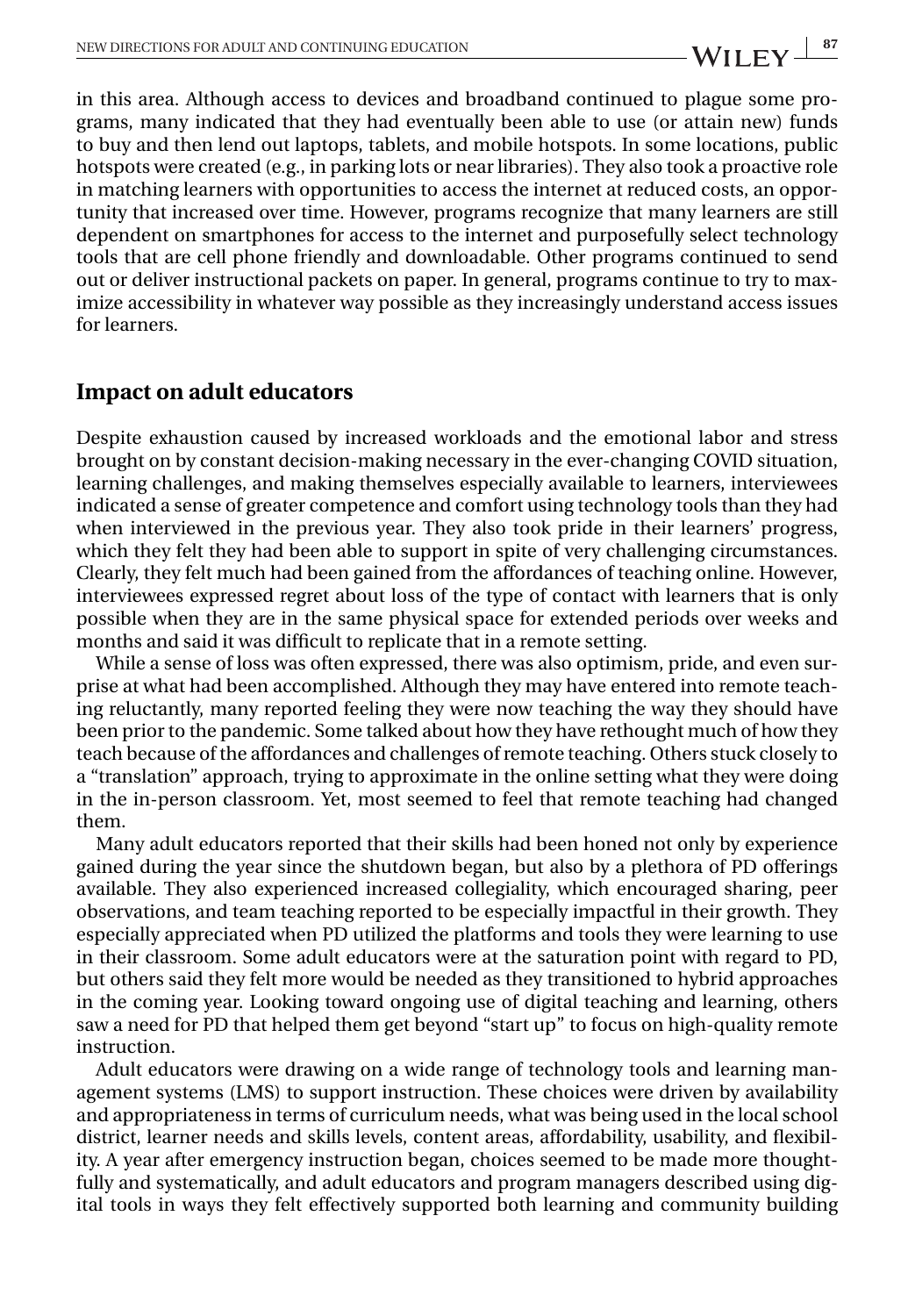through interactions between them and learners, as well as among learners. They also had a bigger repertoire of choices and reported using as many modalities as they could to meet the needs of learners. Interviewees observed that technology enabled instructional innovations, including more differentiated instruction and team teaching. They used these strategies to increase individualization and encourage deeper and more critical thinking.

## **THE CHALLENGE OF SUSTAINABILITY**

The future of adult foundational education will be defined by the digital transformation set in motion by the pandemic. In the earliest days, programs simply reacted in whatever way they could to the impact of COVID as they grasped at whatever was in reach. A year later, they no longer gave the impression that they were building a brand-new plane while flying it. Instead, they were thinking about shaping, tweaking, and adapting; they were contemplating what works best instead of what works at all. The second round of interviewees expressed surprise and delight that online learning was effective, as it seemed to be so for so many learners. This reflected a significant shift in their thinking and seems to indicate a growing recognition that COVID has given the field opportunities to innovate in ways that would have been unimaginable to them before the shutdown in 2020. In other words, the interviewees seemed to be indicating that they had moved beyond one of the later stages of transformation, what Mezirow [\(2000\)](#page-8-0) identifies as provisionally trying out new roles and activities. Rather, they were nearing the end of the process. They reflected a sense of competence and confidence as they engaged in the process of what Mezirow calls reintegration. This means moving out of the crisis brought on by a disorienting dilemma to a new way of understanding, seeing, and acting. Surely not every program or every practitioner has undergone a complete transformation, but most interviewees seemed to indicate that they were well on their way. Adult education programs are deploying technologies in ways that support learners in new ways, and many of these beneficial shifts are not bound by crises. The interviewees seemed to indicate that, with proper supports, using digital technologies can increase participation and be effective. As programs move further from the onset of the pandemic, sustaining these practices is increasingly feasible. Yet, many challenges and policy issues still must be resolved, not only to sustain the transformation, but also to continue to support its positive evolution.

A first challenge is the need for evaluation of innovations. Now that the changes made over the last 2 years have begun to feel normal and as programs begin to think about quality rather than just surviving, there is a need to evaluate and elevate the potential of remote learning approaches. It is important to understand, of the many options available, what works best for whom, and under what circumstances when it comes to online learning.

In addition to equity issues regarding access to broadband and devices already discussed, a second challenge is ensuring equitable access to educational services that meet the needs of all learners. Lack of access to educational programming is a major issue; interviewees made it clear that some learners can thrive in online instruction and others need face-to-face opportunities. Thus, a focus on equity would suggest the importance of offering both. In the long term, wholesale loss of a large number of adult education participants is untenable and unethical. Understanding how to balance the broad range of preferences and access to remote learning with those who do not want to or cannot participate this way is critical. Finding a way to "do hybrid right" will contribute to greater access and equity. Learners should play a key role in both evaluation and identifying and responding to equity issues.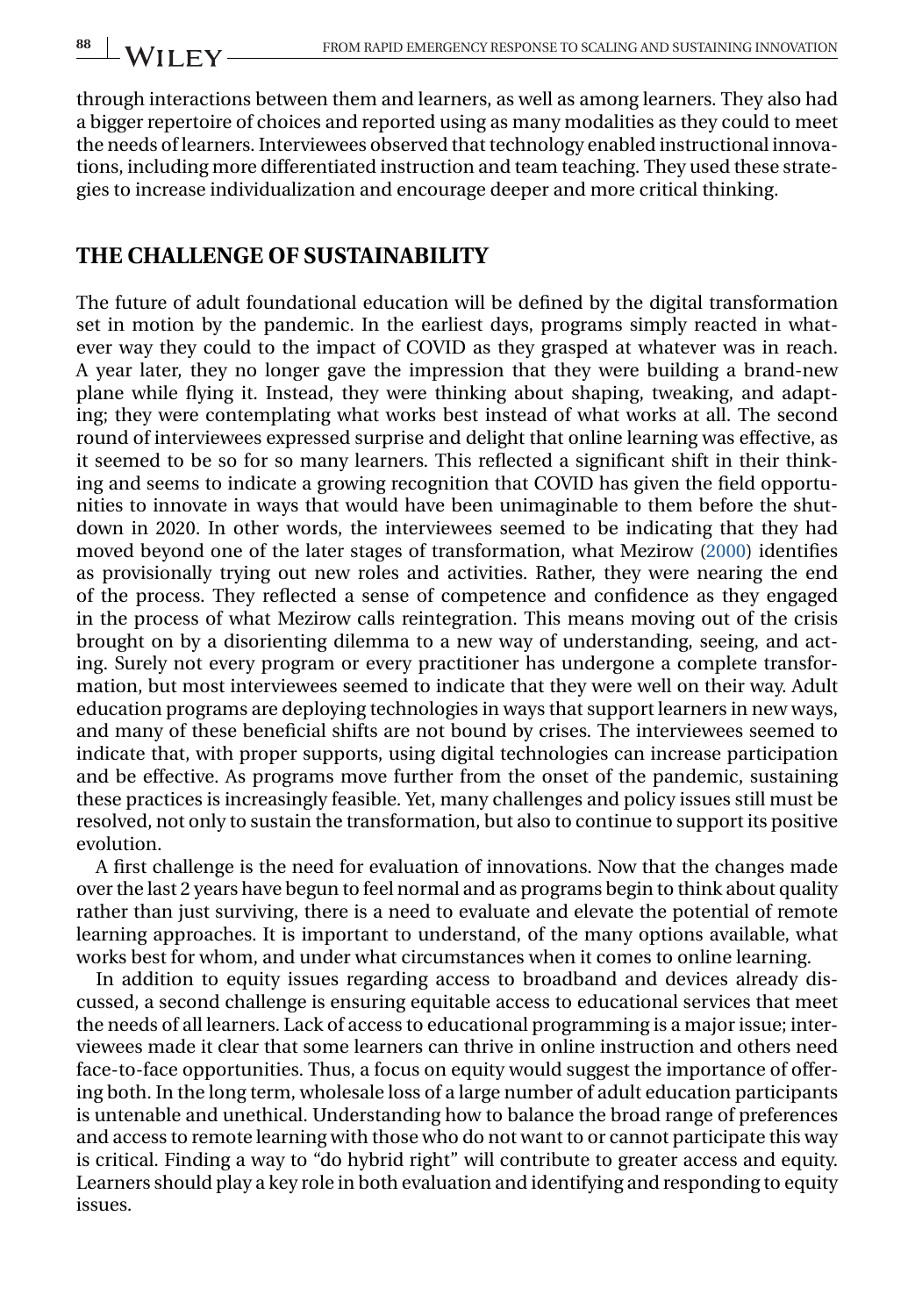<span id="page-8-0"></span>Revising or developing new policies to accompany innovations is another challenge. Policy adjustments need to be made for assessment, attendance, and use of acceptable platforms and tools. Assessing adult learner outcomes in learning, employment, or credentialing has shifted dramatically. Given how high the stakes are for assessment in the adult education context where accountability is tightly tied to program funding, having consistent and practical policies in place for remote assessment is imperative. Policies on attendance—whether online, in-person, or hybrid—need to be reexamined and adjusted, moving forward. Articulated policies on what learning platforms and tools can be used and what limitations programs may face in selecting them also require policy adjustments, depending on how centralized a state is and the extent to which it evaluates acceptability.

An additional, and major, challenge is the additional funds needed to sustain, expand, and continue to refine innovations. Interviewees reported marshaling Coronavirus Aid, Relief, and Economic Security Act (CARES) funds and other extra money that came into the system as a result of COVID to support initial responses to the crisis. Interviewees made clear that maintaining the intensified level of service and sustaining innovations begun during emergency remote instruction will be costly. Thus adult education needs to be able to get beyond thinking of an initial "COVID response" to more generally considering how to fund and use technology and innovative approaches in ongoing, effective, and productive ways. Funding will need to be reconfigured; availability of funding may point to serving fewer learners with more intensity in synchronously online and face-to-face approaches or to engaging learners more broadly and asynchronously. The experiences of serving learners effectively during the pandemic have pointed out the need for funds for initial purchase and ongoing maintenance of hardware, software, instructional and instructor supports, wraparound services, smaller class sizes, continued PD, and evaluation.

## **CONCLUSION**

Meeting these challenges will continue to test and refine the resourcefulness and creativity of adult education leaders and policymakers. Evaluating and elevating the potential of remote learning approaches show promise to strengthen the field's capacity to serve learners well. The growing recognition of opportunities to innovate may contribute to greater access and equity. Revising or developing new policies to accompany innovations will ensure that programs and staff can continue transforming their services without sacrificing accountability or funding. Adequate funding will help ensure these opportunities become reality. Sustaining and then continuing to grow and refine innovations begun during a time of crises has the potential to support, strengthen, and sustain adult foundational education as the field evolves during and beyond the pandemic era. Transformation means there is no going back (Poutiatine, [2009\)](#page-9-0); now the challenge is to continue to move forward in expanding the access and quality of educational opportunity for all adult learners, whether they access it remotely, in person, or in a hybrid format.

#### **REFERENCES**

- Belzer, A., Leon, T., Patterson, M., Rhodes, C., Salas-Isnardi, F., Vanek, J., Webb, C., & Willson-Toso, B. (2020). *COVID-19 rapid response report from the field*. Proliteracy. [https://proliteracy.org/Portals/0/pdf/Research/](https://proliteracy.org/Portals/0/pdf/Research/COVID-19/COVID-19-Report.pdf?ver=2020-07-31-090141-130) [COVID-19/COVID-19-Report.pdf?ver=2020-07-31-090141-130](https://proliteracy.org/Portals/0/pdf/Research/COVID-19/COVID-19-Report.pdf?ver=2020-07-31-090141-130)
- Hodges, C., Moore, S., Lockee, B., Trust, T., & Bond, A. (2020). The difference between emergency remote teaching and online learning. *EduCause Review*, [https://er.educause.edu/articles/2020/3/the-difference-between](https://er.educause.edu/articles/2020/3/the-difference-between-emergency-remote-teaching-and-online-learning)[emergency-remote-teaching-and-online-learning](https://er.educause.edu/articles/2020/3/the-difference-between-emergency-remote-teaching-and-online-learning)

Mezirow, J. (2000). *Learning as transformation: Critical perspectives on a theory in progress* (1st ed.). Jossey-Bass.

National Reporting System for Adult Education. (nd). *Aggregate reports by year, 2016–2020*. U.S. Department of Education. <https://nrs.ed.gov/rt>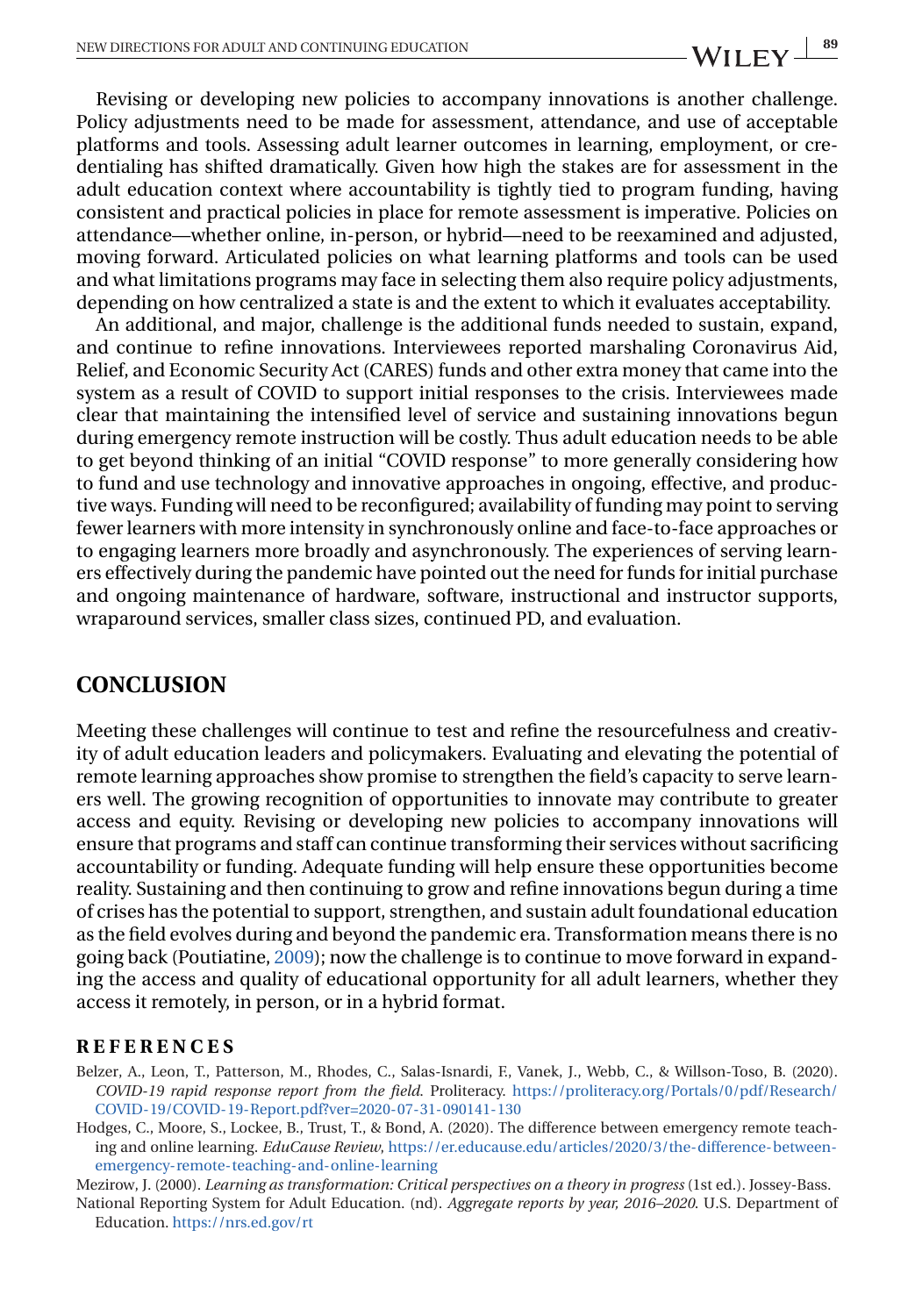<span id="page-9-0"></span>OECD. (2015). *Adults, computers and problem solving*. <https://doi.org/10.1787/9789264236844-en>

- Poutiatine, M. I. (2009). What is transformation?: Nine principles toward an understanding of the transformational process for transformational leadership. *Journal of Transformative Education*, *7*(3), 189–208. [https://doi.org/](https://doi.org/10.1177/1541344610385249) [10.1177/1541344610385249](https://doi.org/10.1177/1541344610385249)
- Rosin, M., Vanek, J., & Webber, A. A. (2017). How investment in technology can accelerate collective impact in adult learning. World Education. <https://edtech.worlded.org/resources/investment-in-technology/>
- Vanek, J. (2022). Supporting quality instruction: Building teacher capacity as instructional designers. *Adult Literacy Education*, *4*(1), 43–48. h ttps://doi.org/10.35847.
- Vanek, J., & Goumas, J. (2021). *Highlighting innovative practitioner uses of digital technologies in adult foundational skills instruction*. <https://sites.gsu.edu/csal/>
- Vanek, J., & Harris, K. (2020). Digital literacy and technology integration in adult basic skills education: A review of the research. *ProLiteracy*, <https://www.proliteracy.org/briefs#TechnologyIntegration>
- Vanek, J., Rosin, M., Silbert, J. H., Tashjian, K., & Webber, A. A. (2019). Technology, innovation, and adult career pathways. *COABE Journal: The Resource for Adult Education*, (November), 124–132. [https://doi.org/10.1002/](https://doi.org/10.1002/ejoc.201200111) [ejoc.201200111](https://doi.org/10.1002/ejoc.201200111)
- Vanek, J., Webber, A. A., Kallenbach, S., Singh, N., Uvin, J., González, C., & Crowe, A. (2021). Promising practices for adult remote ESOL. *World Education*, [https://edtech.worlded.org/wp-content/uploads/2020/03/](https://edtech.worlded.org/wp-content/uploads/2020/03/esol-promisingpractices-1.pdf) [esol-promisingpractices-1.pdf](https://edtech.worlded.org/wp-content/uploads/2020/03/esol-promisingpractices-1.pdf)

#### **AUTHOR BIOGRAPHIES**

**Alisa Belzer**, PhD, is a Professor at the Rutgers University Graduate School of Education. She is Program Coordinator for the EdM in Adult and Continuing Education and coeditor of the Adult Literacy Education: The International Journal of Literacy, Language, and Numeracy.

**Tesa Leon** is a doctoral student in the Leadership for Change Program at Fielding Graduate University. She also consults with adult education programs to integrate math and numeracy into adult education programs and curriculum to improve completion rates.

**Margaret Patterson**, PhD, Senior Researcher with Research Allies for Lifelong Learning in the Washington, DC, metro area [\(www.researchallies.org\)](http://www.researchallies.org), partners with nonprofit organizations, postsecondary institutions, and state agencies to apply research and conduct evaluations that support adult educators and learners. She administered and taught in adult education programs in Nebraska, Nevada, Kansas, and Virginia, and provides professional learning on research and evaluation throughout the United States.

**Federico Salas-Isnardi** is Director of the Mayor's Office for Adult Literacy in Houston, Texas, where he focuses on overcoming the systemic barriers that keep adults from accessing quality opportunities. Federico is a certified diversity trainer specializing in social justice education and he has worked in adult ESL and literacy for 35 years.

**Jen Vanek, PhD,** is the Director of Digital Learning and Research at the EdTech Center @ World Education. She is a researcher and teacher educator focused on the topics of digital literacy, distance/online education, and adult English language learning.

**Corlis Webb**, EdD, is a freelance instructional designer developing course curriculum in different industries including social services, transportation, education, and as a government contractor. She has volunteered in adult literacy programs teaching ESL,